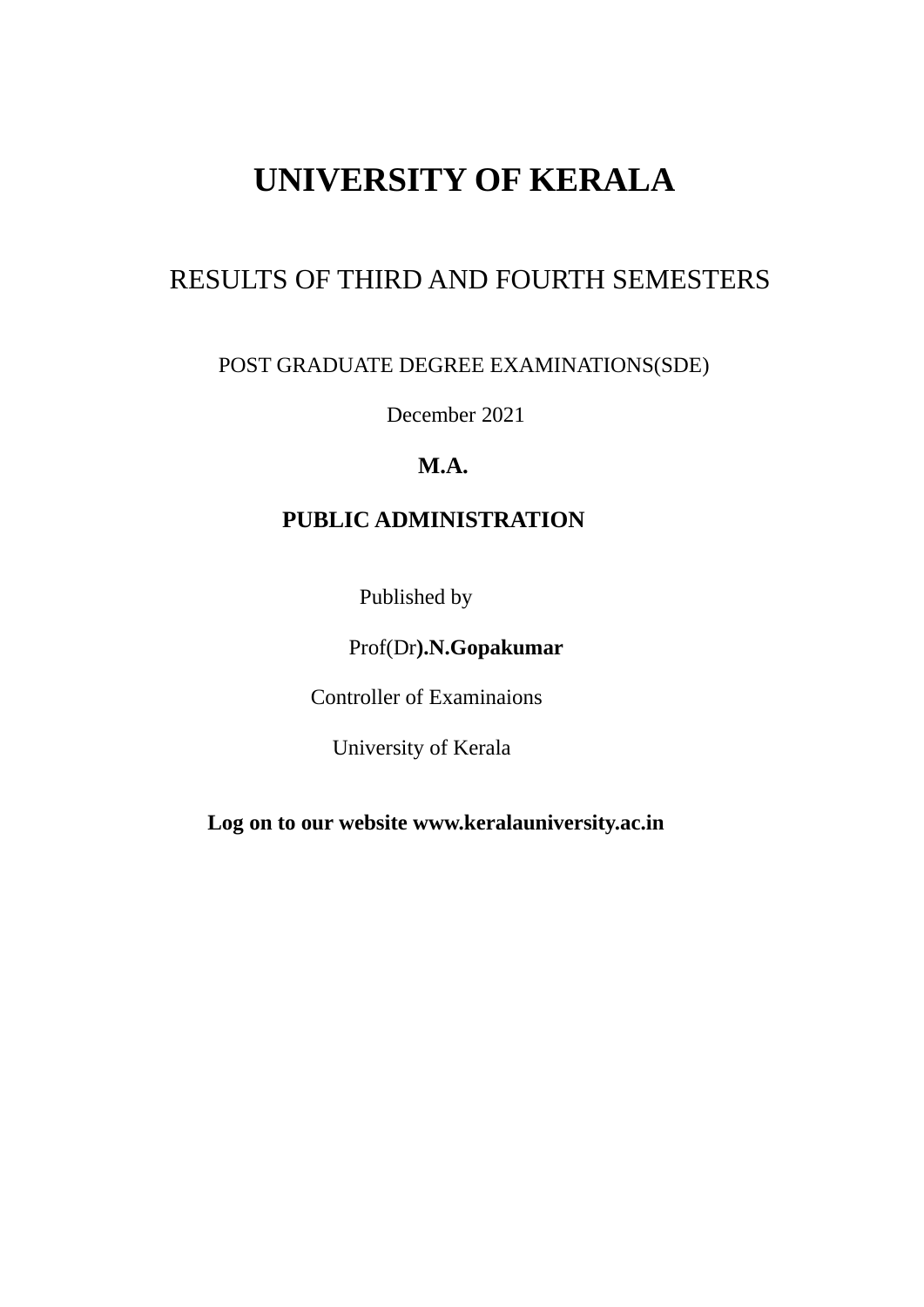## **UNIVERSITY OF KERALA**

No. EG IX/M.A/2022 Thiruvananthapuram

Dated :18/06/2022

## **SYNDICATE – IN - CIRCULATION**

The provisional list of Register Numbers of successful candidates at the Third & Fourth Semester M.A. Public Administration (SDE-2019 Admission & 2017,2018 Admissions Supplementary) Degree Examinations, December 2021 as declared by the Board of Examiners as given below:

| Name of<br><b>Examination</b>                                                                     | No.<br><b>Registered</b> | No.<br><b>Appeared</b> |             |                  | No. Passed        |                        | <b>Total</b><br><b>Pass</b> | $%$ of<br><b>Pass</b> |
|---------------------------------------------------------------------------------------------------|--------------------------|------------------------|-------------|------------------|-------------------|------------------------|-----------------------------|-----------------------|
| Third Semester M.A.<br><b>Public Administration</b><br>(SDE) Degree Examination<br>December 2021  | 121                      | 99                     |             |                  | 63                |                        | 63                          | 63.64                 |
| Fourth Semester M.A.<br><b>Public Administration</b><br>(SDE) Degree Examination<br>December 2021 | 114                      | 92                     | Class<br>29 | H<br>Class<br>18 | Ш<br>Class<br>Nil | Semester<br>Pass<br>62 | 62                          | 67.39                 |

It is proposed to publish the results on 18/06/2022.

Sd/-

**CONTROLLER OF EXAMINATIONS** 

To

 All Syndicate Members Copy to:

- 1. The Director, SDE
- 2. P.S. to VC/P.V.C.
- 3. P.A. to Registrar/CE
- 4. JR (Exams.) /DR (Exams.)
- 5. PRO/RO/Enquiry
- 6. Stock File/File Copy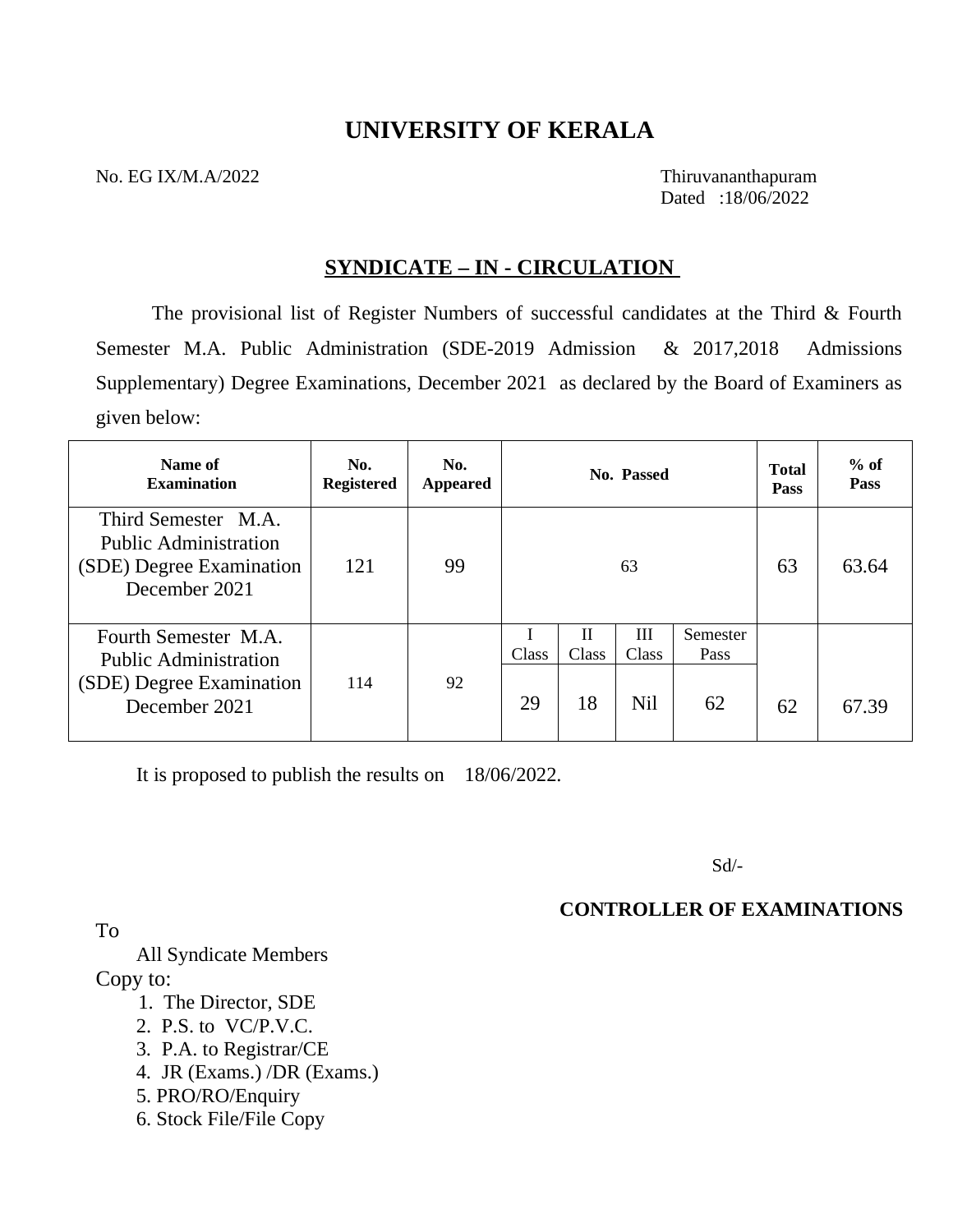Not to be published before 18/06/2022

**No.EG IX/M.A/2022**

## **UNIVERSITY OF KERALA**

## **NOTIFICATION**

The following is the provisional list of successful candidates at the Third and Fourth semester M.A. Public Administration (SDE- 2019 Admission & 2017,2018 Admissions Supplementary) Degree Examinations, December 2021.The last date for receipt of application via online for scrutiny and revaluation will be 30/06/2022.The candidates can make use of draft marklists available in the University website for submitting applications for scrutiny and revaluation.

Sd/-

## **CONTROLLER OF EXAMINATIONS**

University Buildings, Thiruvananthapuram Dated: 18/06*/*2022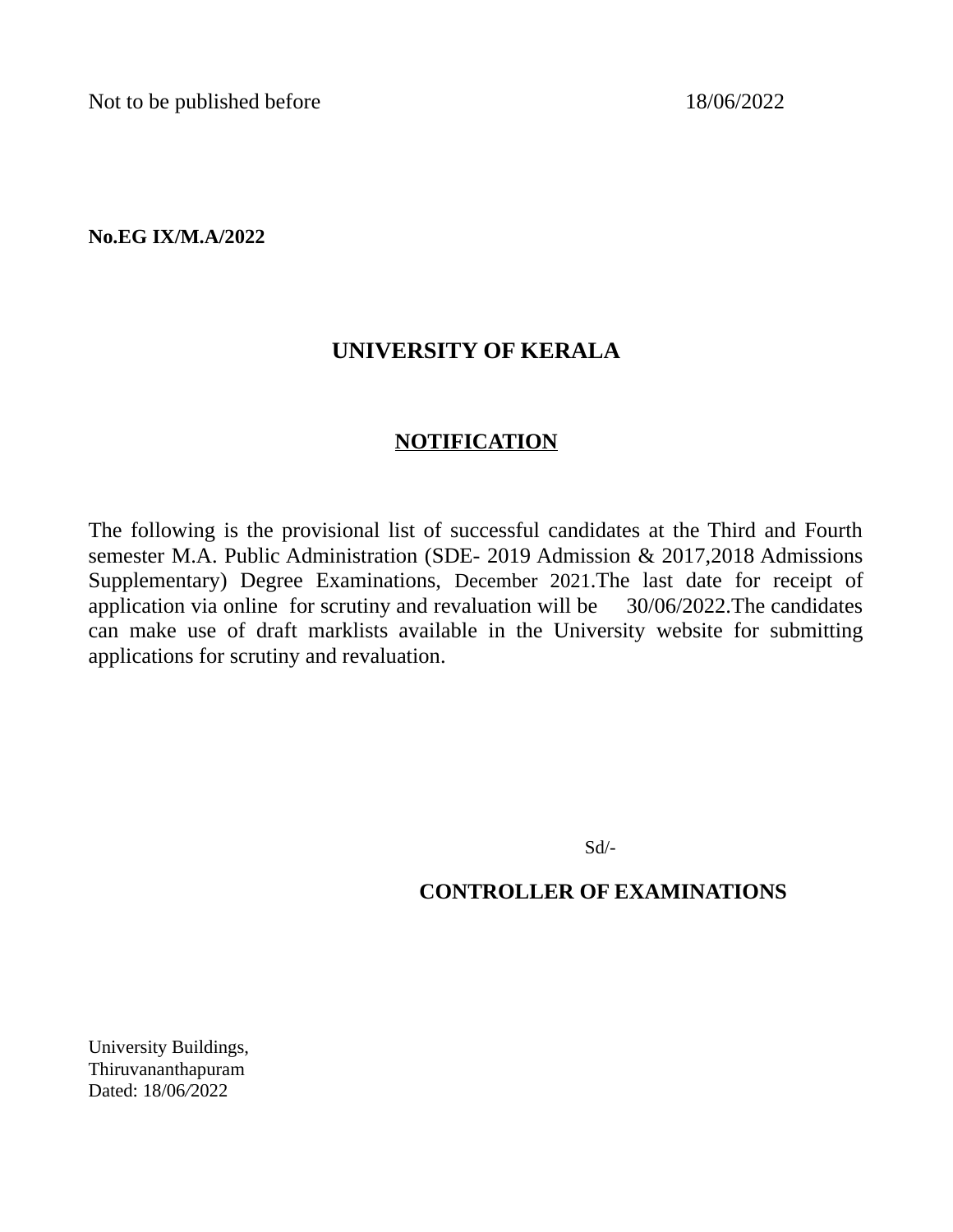### **SDE Kariyavattom**

#### **M.A.-Public Administration (833)**

| <b>ALL PASS</b><br>833191001 | 1032        | 1033      | 1045      | 1046      |
|------------------------------|-------------|-----------|-----------|-----------|
| 1048                         | 1063        | 1069      | 1080      | 1147      |
| 1156                         | 1167        |           |           |           |
| PASSED IN PARTS              |             |           |           |           |
| 833191022(1)                 | 1047(1,3,4) | 1049(1,4) | 1052(1,4) | 1097(1,4) |
| 1098(1,3)                    | 1140(1)     | 1141(1,3) | 1159(1,4) |           |

**College Code:02**

## **Govt. Sanskrit College, Thiruvananathapuram**

| <b>M.A.-Public Administration (833)</b> |             |           |         |             |
|-----------------------------------------|-------------|-----------|---------|-------------|
| ALL PASS<br>833191026                   | 1027        | 1031      | 1068    | 1084        |
| 1139                                    | 1142        | 1158      |         |             |
| PASSED IN PARTS<br>833191038(1,4)       | 1054(1,3,4) | 1073(1,4) | 1094(1) | 1122(1,2,4) |
| 1154(4)                                 |             |           |         |             |

**College Code:03**

## **Govt. Arts College, Thiruvananthapuram**

| M.A.-Public Administration (833) |         |             |
|----------------------------------|---------|-------------|
| 1072                             | 1125    | 1150        |
| 1099(4)                          | 1128(4) | 1141(1,3,4) |
|                                  |         |             |

**College Code:06**

### **M. G. College, Thiruvananthapuram**

|           | <b>M.A.-Public Administration (833)</b> |      |      |      |
|-----------|-----------------------------------------|------|------|------|
| ALL PASS  |                                         |      |      |      |
| 833181007 | 1014                                    | 1021 | 1059 | 1081 |
| 833191014 | 1061                                    | 1078 | 1088 | 1144 |

PASSED IN PARTS 833191008(1)

**M.A.-Public Administration (833)**

**College Code:14**

## **National College, Ambalathara**

**M.A.-Public Administration (833)**

ALL PASS 833181096 833191145

#### PASSED IN PARTS

No Eligible Students

**College Code:15**

## **N.S.S . Neeramankara,Thiruvananthapuram**

| <b>M.A.-Public Administration (833)</b> |      |      |      |
|-----------------------------------------|------|------|------|
| ALL PASS<br>833181018                   |      |      |      |
| 833191037                               | 1070 | 1160 | 1161 |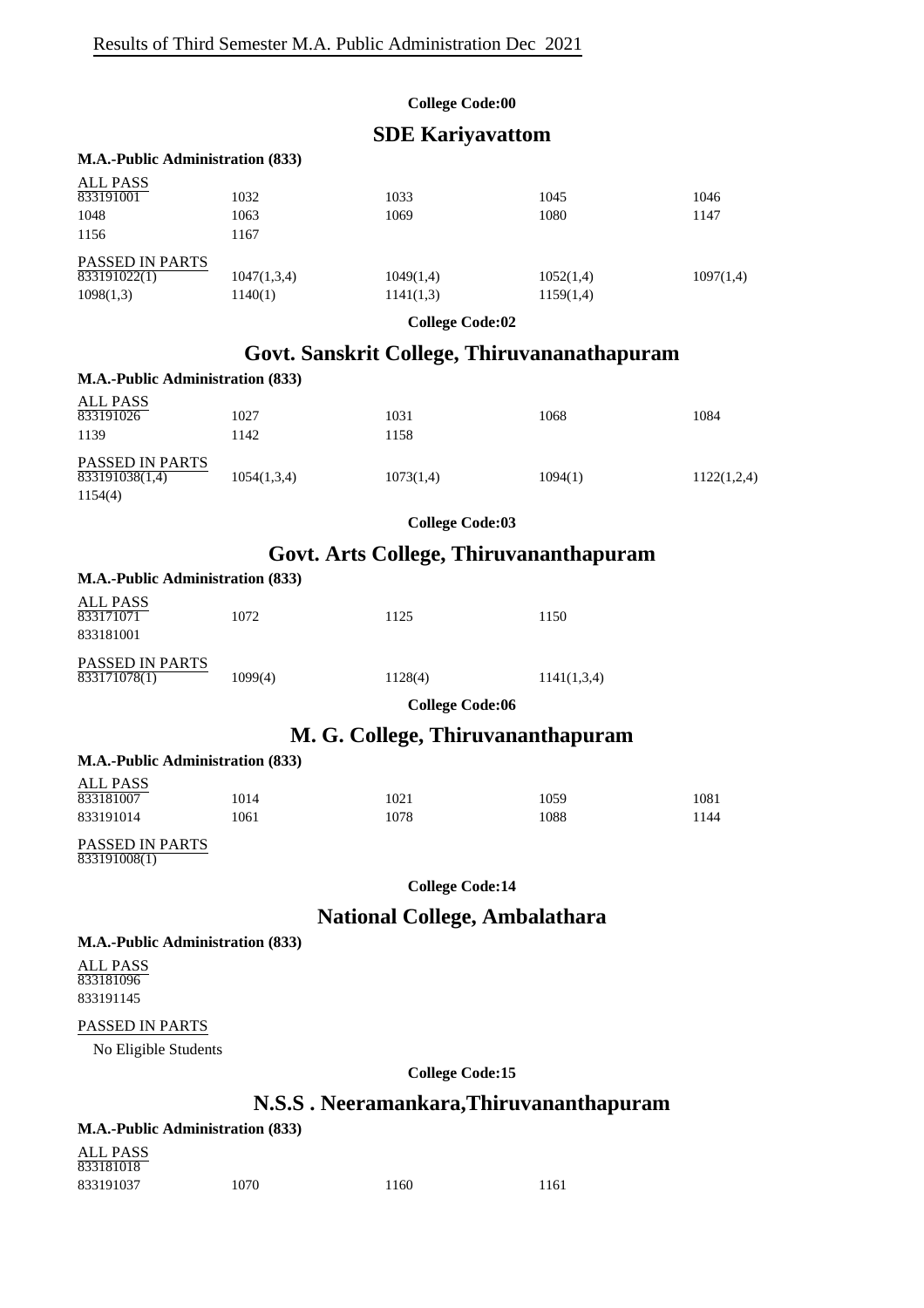PASSED IN PARTS 833191015(1,3,4)

#### **College Code:17**

## **V. T. M. N. S. S. College, Dhanuvachapuram**

|                                  |             | v. 1. ivi. iv. 5. 6. Conege, Dhanuvachapul am |      |                                                                       |
|----------------------------------|-------------|-----------------------------------------------|------|-----------------------------------------------------------------------|
| M.A.-Public Administration (833) |             |                                               |      |                                                                       |
| <b>ALL PASS</b>                  |             |                                               |      |                                                                       |
| 833191089                        | 1090        | 1091                                          | 1135 | 1149                                                                  |
| PASSED IN PARTS                  |             |                                               |      |                                                                       |
| 833191064(1,3,4)                 | 1112(1,3,4) | 1136(1,3,4)                                   |      |                                                                       |
|                                  |             | <b>College Code:19</b>                        |      |                                                                       |
|                                  |             | <b>Christian College, Kattakkada</b>          |      |                                                                       |
| M.A.-Public Administration (833) |             |                                               |      |                                                                       |
| <b>ALL PASS</b>                  |             |                                               |      |                                                                       |
| 833191051                        | 1077        | 1127                                          |      |                                                                       |
| PASSED IN PARTS                  |             |                                               |      |                                                                       |
| No Eligible Students             |             |                                               |      |                                                                       |
|                                  |             | <b>College Code:22</b>                        |      |                                                                       |
|                                  |             |                                               |      | A J College of Science and Technology, Thonnakkal, Thiruvananthapuram |
|                                  |             |                                               |      |                                                                       |
| M.A.-Public Administration (833) |             |                                               |      |                                                                       |
| ALL PASS<br>833191103            |             |                                               |      |                                                                       |
| PASSED IN PARTS                  |             |                                               |      |                                                                       |
| No Eligible Students             |             |                                               |      |                                                                       |
|                                  |             | <b>College Code:27</b>                        |      |                                                                       |
|                                  |             | S.N. College, Chathanoor                      |      |                                                                       |
| M.A.-Public Administration (833) |             |                                               |      |                                                                       |
|                                  |             |                                               |      |                                                                       |
| <b>ALL PASS</b><br>833181053     |             |                                               |      |                                                                       |
| 833191028                        | 1036        | 1040                                          | 1062 | 1118                                                                  |
| 1130                             |             |                                               |      |                                                                       |
| PASSED IN PARTS                  |             |                                               |      |                                                                       |
| 833191137(1,3,4)                 | 1163(1,3,4) |                                               |      |                                                                       |
|                                  |             | <b>College Code:34</b>                        |      |                                                                       |
|                                  |             | D.B. College, Sasthamcottah                   |      |                                                                       |
| M.A.-Public Administration (833) |             |                                               |      |                                                                       |
| <b>ALL PASS</b>                  |             |                                               |      |                                                                       |
| 833191041                        | 1050        |                                               |      |                                                                       |
| PASSED IN PARTS                  |             |                                               |      |                                                                       |
| 833191019(1,3,4)                 | 1023(1,3,4) | 1024(1,3)                                     |      |                                                                       |
|                                  |             | <b>College Code:42</b>                        |      |                                                                       |
|                                  |             | S. G. College, Kottarakkara                   |      |                                                                       |
| M.A.-Public Administration (833) |             |                                               |      |                                                                       |
| <b>ALL PASS</b><br>833181066     |             |                                               |      |                                                                       |
| PASSED IN PARTS                  |             |                                               |      |                                                                       |
| No Eligible Students             |             |                                               |      |                                                                       |

**College Code:46**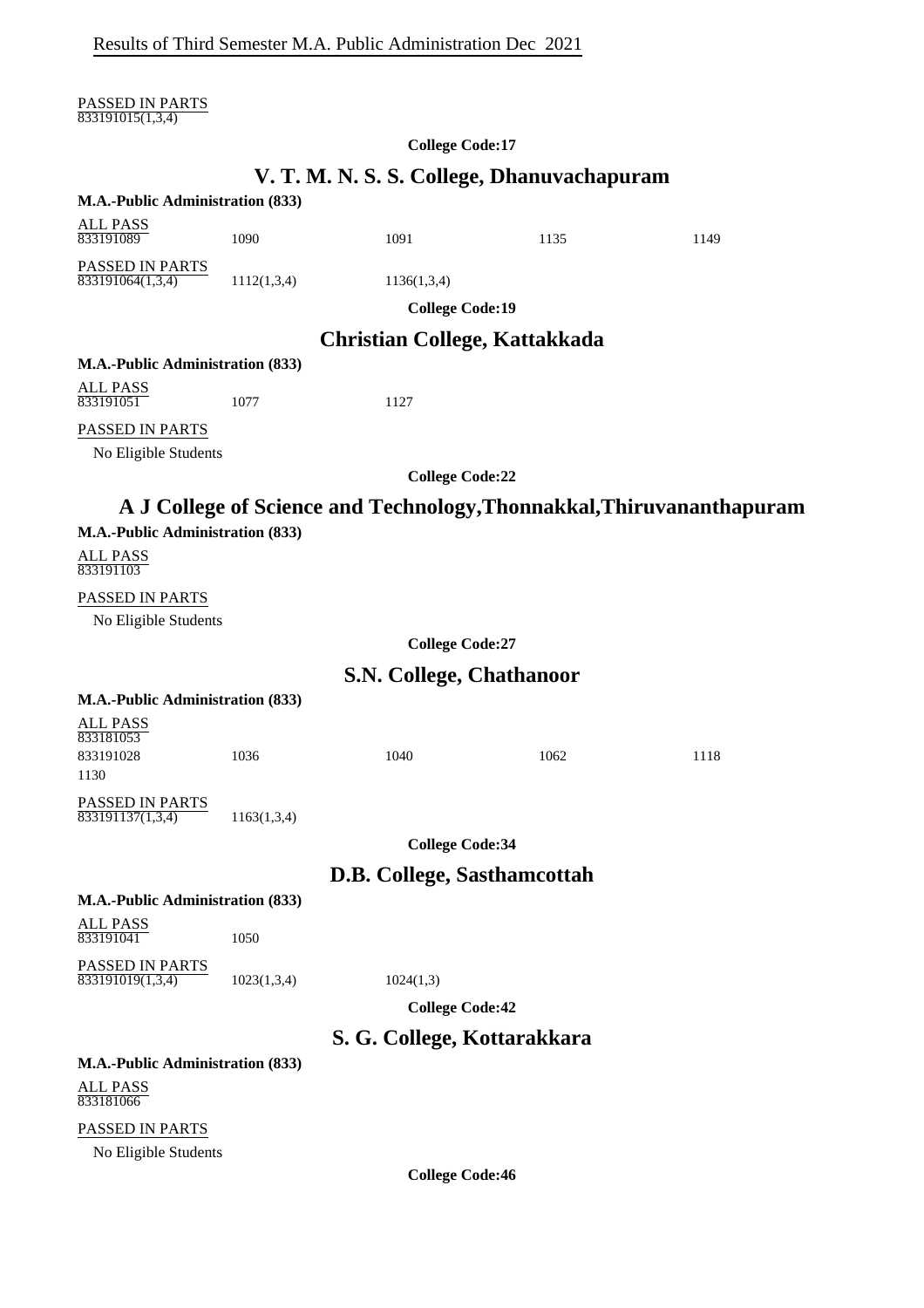## **S. D. College, Alappuzha**

#### **M.A.-Public Administration (833)**

ALL PASS 833191007 1125

PASSED IN PARTS

No Eligible Students

Trivandrum Dated : 18-06-2022

Sd/- University Buildings CONTROLLER OF EXAMINATIONS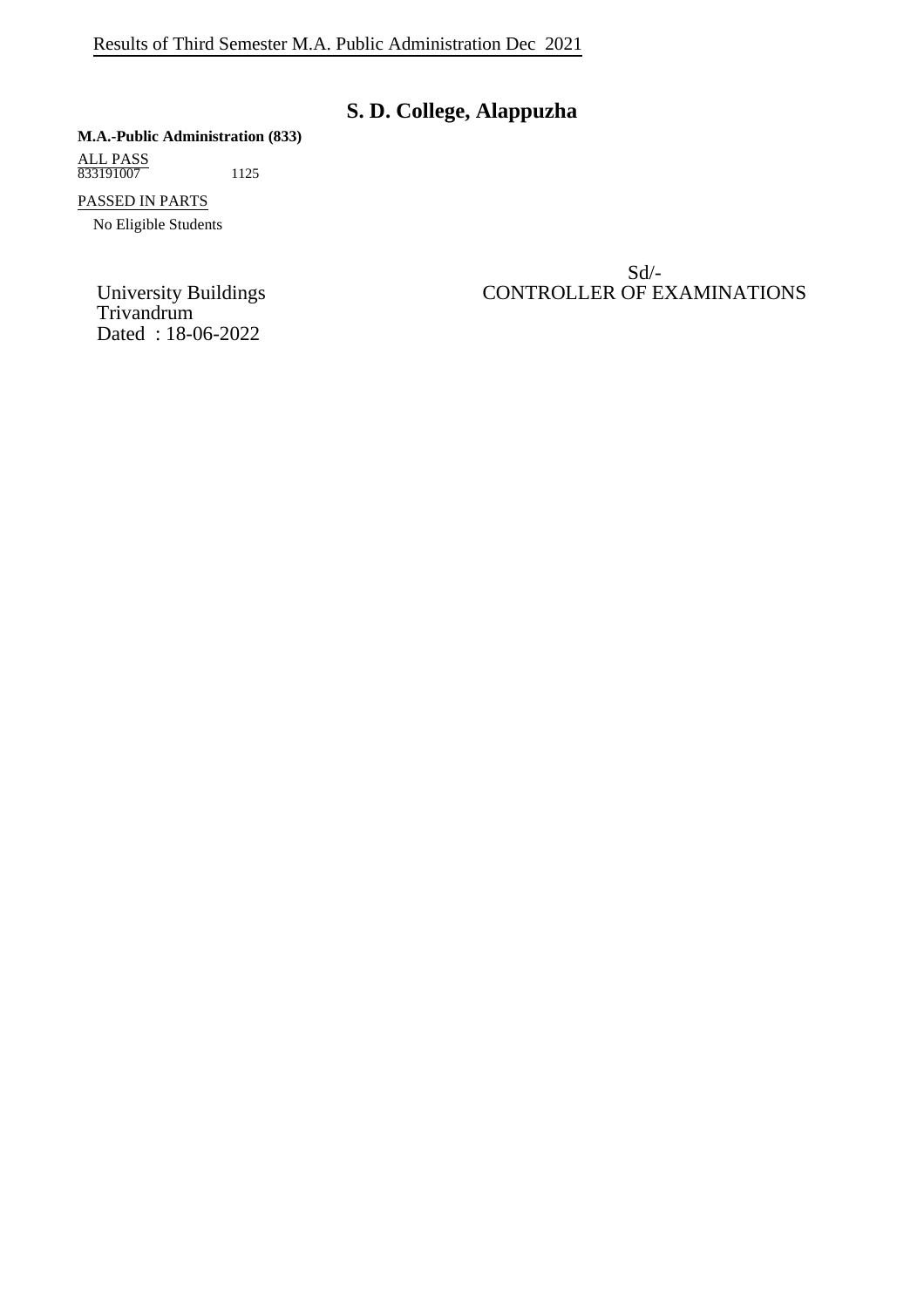## **SDE Kariyavattom**

#### **M.A.-Public Administration (833)**

1162(1,3,5,6)

| <b>FIRST CLASS</b><br>833191032  | 1033          | 1046          | 1063        | 1069          |
|----------------------------------|---------------|---------------|-------------|---------------|
| 1147                             |               |               |             |               |
| <b>SECOND CLASS</b><br>833191001 | 1045          | 1048          | 1167        |               |
| <b>THIRD CLASS</b>               |               |               |             |               |
| No Eligible Students             |               |               |             |               |
| <b>SEMESTER PASS</b>             |               |               |             |               |
| 833191001                        | 1032          | 1033          | 1045        | 1046          |
| 1047                             | 1048          | 1063          | 1069        | 1147          |
| 1167                             |               |               |             |               |
| <b>PASSED IN PARTS</b>           |               |               |             |               |
| 833191022(1,4,5,6)               | 1049(1,2,4,6) | 1052(1,4,5,6) | 1080(1,4,6) | 1097(3,4,5,6) |
| 1098(3,4,5,6)                    | 1140(1)       | 1141(1)       | 1159(1,5,6) |               |
|                                  |               |               |             |               |

**College Code:02**

## **Govt. Sanskrit College, Thiruvananathapuram**

| <b>M.A.-Public Administration (833)</b>                   |         |           |                 |               |
|-----------------------------------------------------------|---------|-----------|-----------------|---------------|
| <b>FIRST CLASS</b><br>833191026<br>1158                   | 1027    | 1031      | 1068            | 1084          |
| <b>SECOND CLASS</b><br>833191139                          | 1142    |           |                 |               |
| <b>THIRD CLASS</b>                                        |         |           |                 |               |
| No Eligible Students                                      |         |           |                 |               |
| <b>SEMESTER PASS</b><br>833191026                         | 1027    | 1031      | 1054            | 1068          |
| 1073                                                      | 1084    | 1139      | 1142            | 1158          |
| <b>PASSED IN PARTS</b><br>$\overline{8331}91038(2,4,5,6)$ | 1055(6) | 1067(5,6) | 1122(1,3,4,5,6) | 1154(2,4,5,6) |

**College Code:03**

## **Govt. Arts College, Thiruvananthapuram**

| <b>M.A.-Public Administration (833)</b>                   |             |         |      |
|-----------------------------------------------------------|-------------|---------|------|
| FIRST CLASS                                               |             |         |      |
| No Eligible Students                                      |             |         |      |
| <b>SECOND CLASS</b><br>833171039                          | 1108        | 1125    |      |
| THIRD CLASS                                               |             |         |      |
| No Eligible Students                                      |             |         |      |
| <b>SEMESTER PASS</b><br>833171039                         | 1099        | 1108    | 1125 |
| <b>PASSED IN PARTS</b><br>833171072(5)                    | 1078(1,3,5) | 1141(5) |      |
| INVALID/WRONG REGISTRATION or CANDIDATE CODE<br>833171128 |             |         |      |

**College Code:06**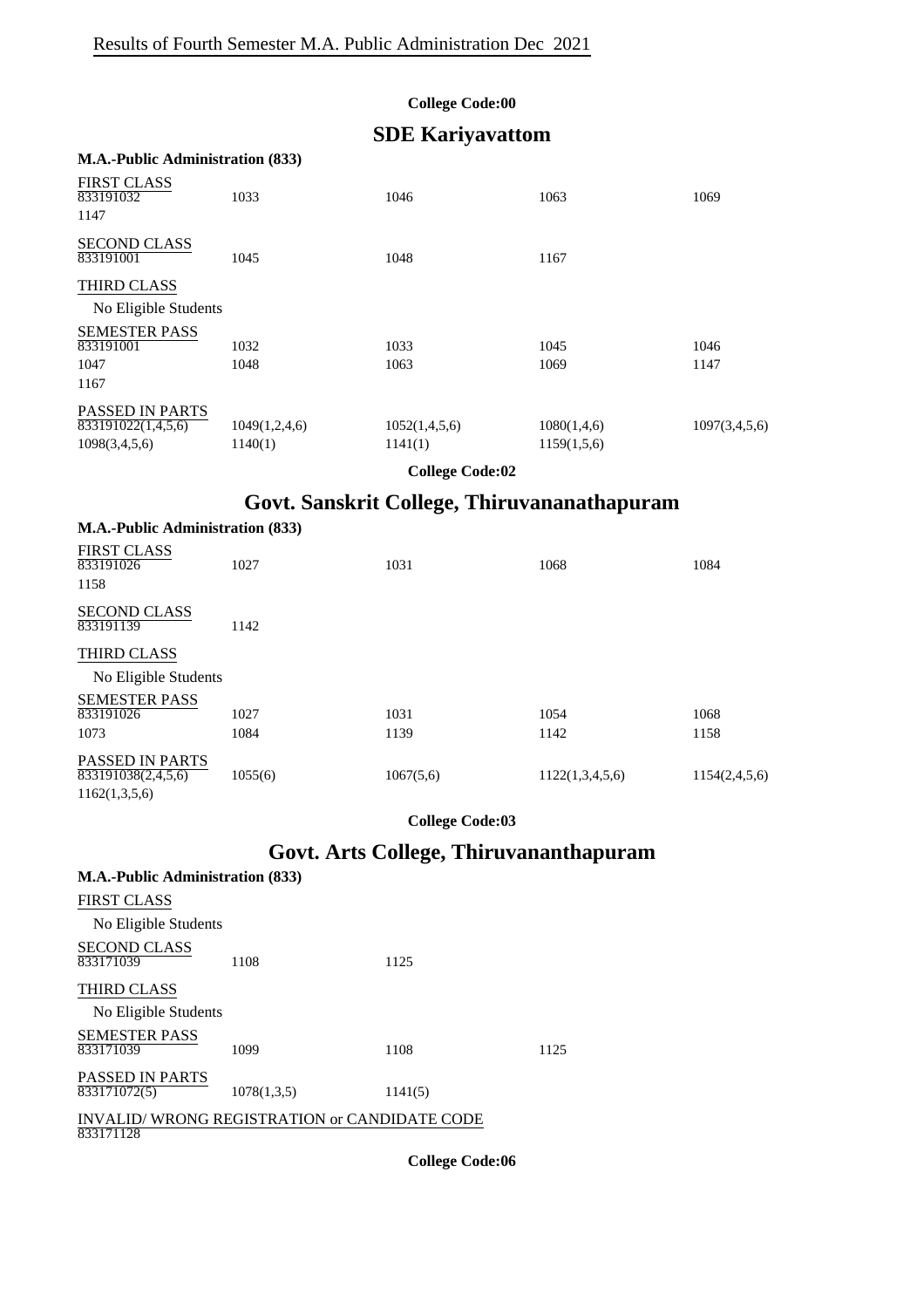## **M. G. College, Thiruvananthapuram**

#### **M.A.-Public Administration (833)**  $FID$ GE  $GL$   $AB$

| FIRS LCLASS                      |      |      |      |      |
|----------------------------------|------|------|------|------|
| 833181014                        | 1021 |      |      |      |
| 833191014                        | 1061 | 1078 | 1144 |      |
| <b>SECOND CLASS</b><br>833191088 |      |      |      |      |
| THIRD CLASS                      |      |      |      |      |
| No Eligible Students             |      |      |      |      |
| <b>SEMESTER PASS</b>             |      |      |      |      |
| 833181014                        | 1021 | 1102 |      |      |
| 833191008                        | 1014 | 1061 | 1078 | 1088 |
| 1144                             |      |      |      |      |
|                                  |      |      |      |      |

PASSED IN PARTS  $\frac{833181081(1,2)}{833181081(1,2)}$ 

**College Code:14**

### **National College, Ambalathara**

### **M.A.-Public Administration (833)**

## FIRST CLASS No Eligible Students SECOND CLASS No Eligible Students THIRD CLASS No Eligible Students SEMESTER PASS No Eligible Students PASSED IN PARTS 833191145(4,5,6)

#### **College Code:15**

### **N.S.S . Neeramankara,Thiruvananthapuram**

| M.A.-Public Administration (833) |      |      |      |      |
|----------------------------------|------|------|------|------|
| FIRST CLASS<br>833191037         | 1160 |      |      |      |
| SECOND CLASS<br>833191070        | 1161 |      |      |      |
| THIRD CLASS                      |      |      |      |      |
| No Eligible Students             |      |      |      |      |
| SEMESTER PASS<br>833191015       | 1037 | 1070 | 1160 | 1161 |
| PASSED IN PARTS                  |      |      |      |      |

No Eligible Students

**College Code:17**

## **V. T. M. N. S. S. College, Dhanuvachapuram**

#### **M.A.-Public Administration (833)**

| FIRST CLASS<br>833191089         | 1091 |
|----------------------------------|------|
| <b>SECOND CLASS</b><br>833191090 | 1135 |

#### THIRD CLASS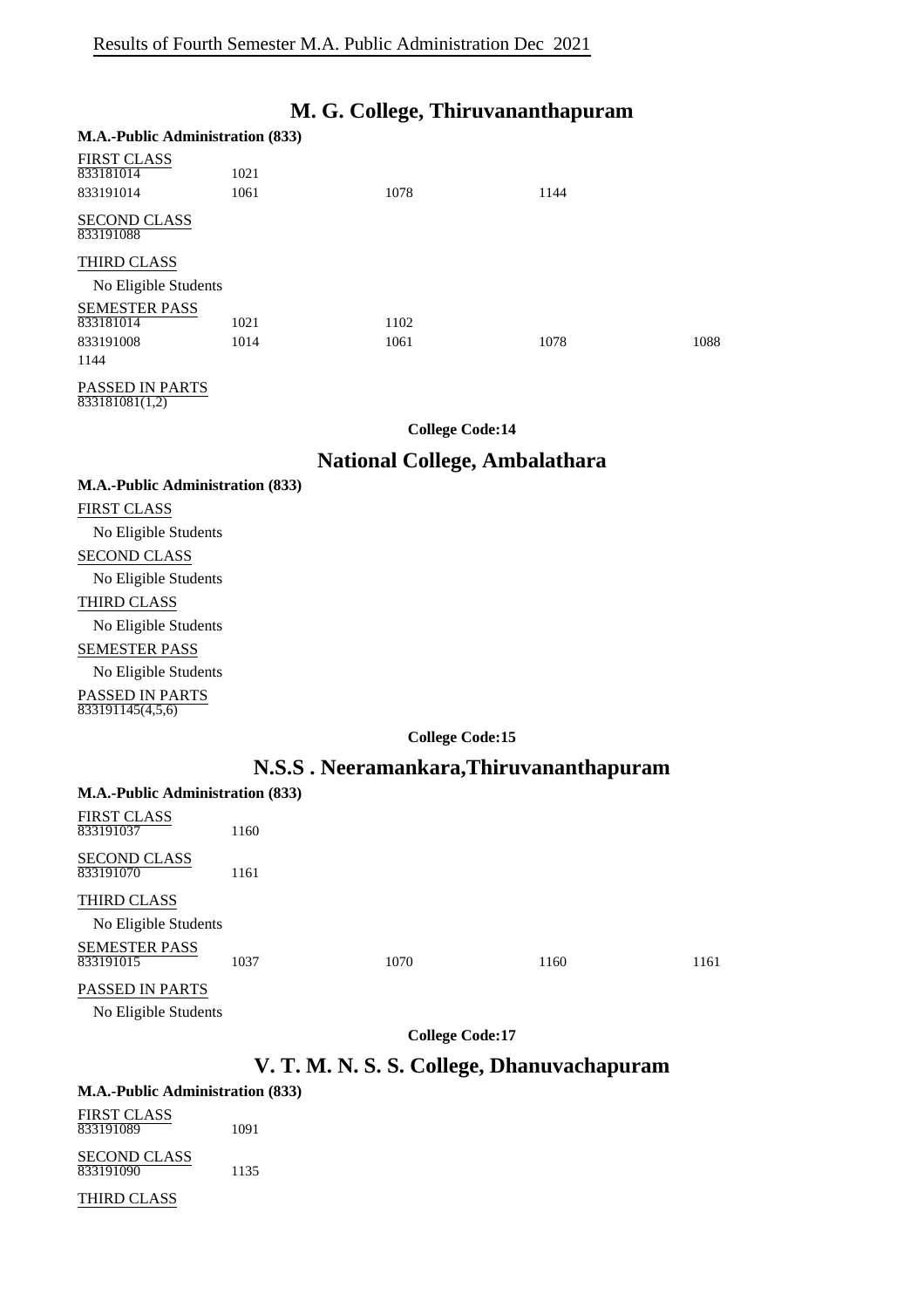| No Eligible Students               |                 |                                 |      |      |
|------------------------------------|-----------------|---------------------------------|------|------|
| SEMESTER PASS<br>833191089<br>1136 | 1090<br>1149    | 1091                            | 1112 | 1135 |
| PASSED IN PARTS<br>833191003(5,6)  | 1064(1,3,4,5,6) |                                 |      |      |
|                                    |                 | $A \cup B \cup C \cup C \cup A$ |      |      |

### **Christian College, Kattakkada**

**M.A.-Public Administration (833)**

FIRST CLASS 833191127

#### SECOND CLASS

No Eligible Students

#### THIRD CLASS

No Eligible Students SEMESTER PASS

833191077 1127

PASSED IN PARTS  $833191051(1,2,4,5,6)$ 

**College Code:22**

## **A J College of Science and Technology,Thonnakkal,Thiruvananthapuram**

#### **M.A.-Public Administration (833)**

FIRST CLASS 833181043 833191103

#### SECOND CLASS

No Eligible Students THIRD CLASS No Eligible Students SEMESTER PASS 833181043

833191103

#### PASSED IN PARTS

No Eligible Students

**M.A.-Public Administration (833)**

**College Code:27**

### **S.N. College, Chathanoor**

| <b>FIRST CLASS</b><br>833191028               | 1036 | 1040 | 1062 |      |
|-----------------------------------------------|------|------|------|------|
| <b>SECOND CLASS</b><br>833181053<br>833191118 | 1130 |      |      |      |
| THIRD CLASS                                   |      |      |      |      |
| No Eligible Students                          |      |      |      |      |
| <b>SEMESTER PASS</b><br>833181053             |      |      |      |      |
| 833191028                                     | 1036 | 1040 | 1062 | 1118 |
| 1130                                          | 1137 | 1163 |      |      |
| <b>PASSED IN PARTS</b>                        |      |      |      |      |

No Eligible Students